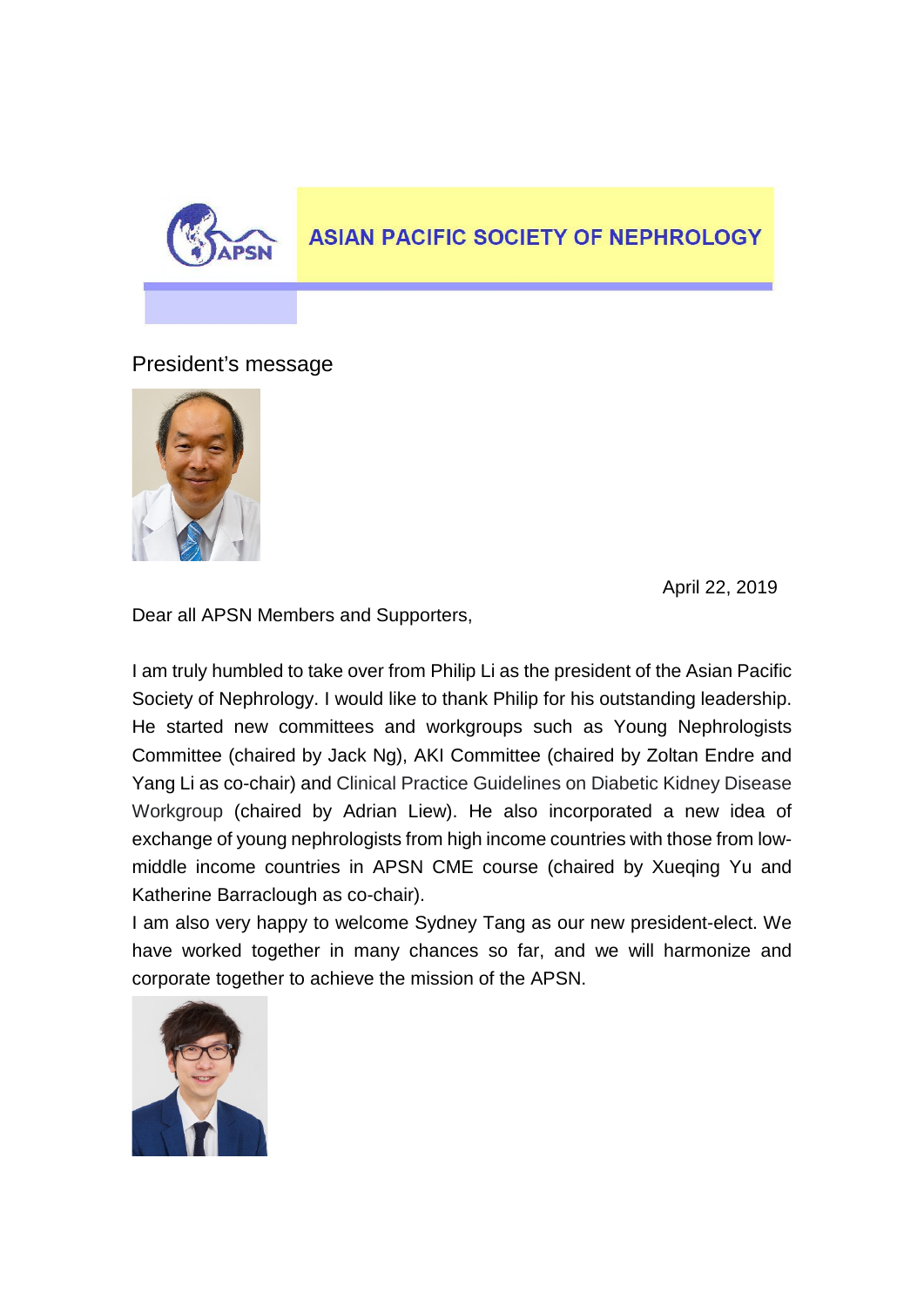I would also like to congratulate David Harris, Peter Kerr, and their team for organizing a truly successful World Congress of Nephrology on April 12-15 in Melbourne, co-sponsored by the APSN and the ANZSN. I had privilege to serve as chair of the program committee, and had great support by our deputy chairs, Vivek Jha and Marcello Tonelli.



During the meeting, Philip held the 40<sup>th</sup> anniversary dinner of the APSN and showed the history of our society to the attendees. We are very proud to be a part of this historic society.



From next year, the Asian Pacific Congress of Nephrology (APCN) is held annually. The first annual APCN, and the 18<sup>th</sup> APCN, will be held on 19-21 June 2020 in Hong Kong. The congress president is Sydney Tang, and this APCN is co-organized by the Hong Kong Society of Nephrology chaired by Cheng Yuk Lun. In 2021, the Nephrology Society of Thailand chaired by Kriengsak Vareesangthip co-sorganizes the APCN on 11-14 February in Pattaya, Thailand. We appreciate the members of these co-sponsoring societies for their contribution. Please enjoy excitement of APCN every year from now on.